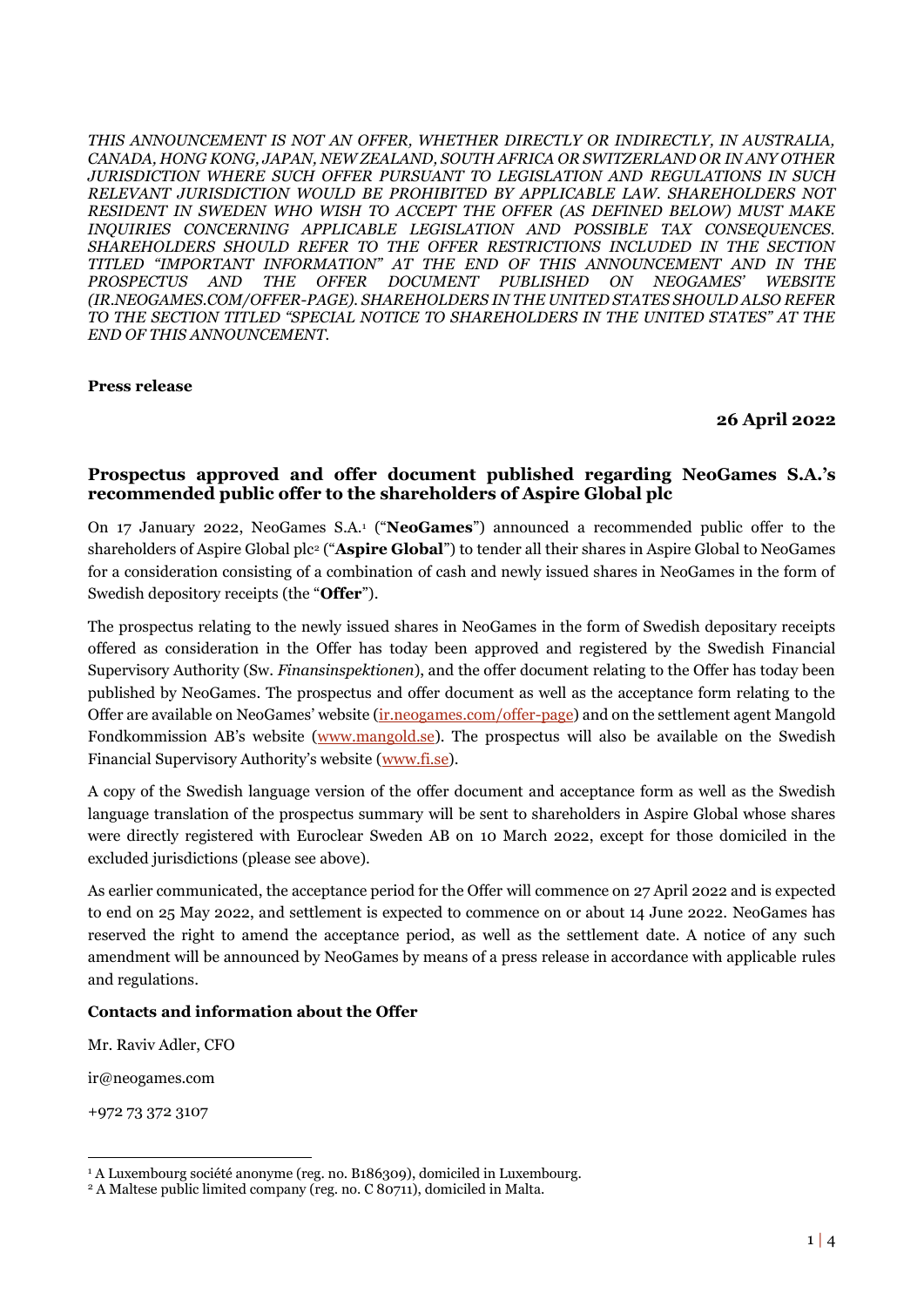Information about the Offer is made available at NeoGames' website: ir.neogames.com/offer-page

For administrative questions regarding the Offer, please contact your bank or the nominee registered as holder of your shares.

# **Important information**

NeoGames discloses the information provided herein pursuant to the Swedish Corporate Governance Board's Takeover rules for certain trading platforms. The information was submitted for announcement at 3.00 p.m. (CEST) on 26 April 2022.

This press release has been published in Swedish and English. In the event of any discrepancy in content between the two language versions, the Swedish version shall prevail.

The Offer is not being made, directly or indirectly, in or into Australia, Canada, Hong Kong, Japan, New Zealand, South Africa or Switzerland or in any other jurisdiction where such offer pursuant to legislation and regulations in such relevant jurisdiction would be prohibited by applicable law, by use of mail or any other communication means or instrumentality (including, without limitation, facsimile transmission, electronic mail, telex, telephone and the Internet) of interstate or foreign commerce, or of any facility of national securities exchange or other trading venue, of Australia, Canada, Hong Kong, Japan, New Zealand, South Africa or Switzerland, and the Offer cannot be accepted by any such use or by such means, instrumentality or facility of, in or from, Australia, Canada, Hong Kong, Japan, New Zealand, South Africa or Switzerland. Accordingly, this press release or any documentation relating to the Offer are not being and should not be sent, mailed or otherwise distributed or forwarded in or into Australia, Canada, Hong Kong, Japan, New Zealand, South Africa or Switzerland.

This press release is not being, and must not be, sent to shareholders with registered addresses in Australia, Canada, Hong Kong, Japan, New Zealand, South Africa or Switzerland. Banks, brokers, dealers and other nominees holding shares for persons in Australia, Canada, Hong Kong, Japan, New Zealand, South Africa or Switzerland must not forward this press release or any other document received in connection with the Offer to such persons.

The Offer and the information and documents contained in this press release are not being made and have not been approved by an authorized person for the purposes of section 21 of the UK Financial Services and Markets Act 2000 (the "**FSMA**"). Accordingly, the information and documents contained in this press release are not being distributed to, and must not be passed on to, the general public in the United Kingdom. The communication of the information and documents contained in this press release is exempt from the restriction on financial promotions under section 21 of the FSMA on the basis that it is a communication by or on behalf of a body corporate which relates to a transaction to acquire day to day control of the affairs of a body corporate; or to acquire 50 percent or more of the voting shares in a body corporate, within article 62 of the UK Financial Services and Markets Act 2000 (Financial Promotion) Order 2005.

# **Cautionary Note Regarding Forward Looking Statements**

This press release contains forward-looking statements within the meaning of the Private Securities Litigation Reform Act of 1995. All statements contained in this release that do not relate to matters of historical fact should be considered forward-looking statements, including, without limitation, the expected end date of the acceptance period, the expected settlement date and assumptions underlying such statements, as well as statements that include the words "expect," "intend," "potential," "plan," "believe," "project," "forecast," "estimate," "may," "should," "anticipate" and similar statements of a future or forward-looking nature. These forward-looking statements are based on management's current expectations. These statements are neither promises nor guarantees, but involve known and unknown risks, uncertainties and other important factors that may cause actual results, performance or achievements to be materially different from any future results,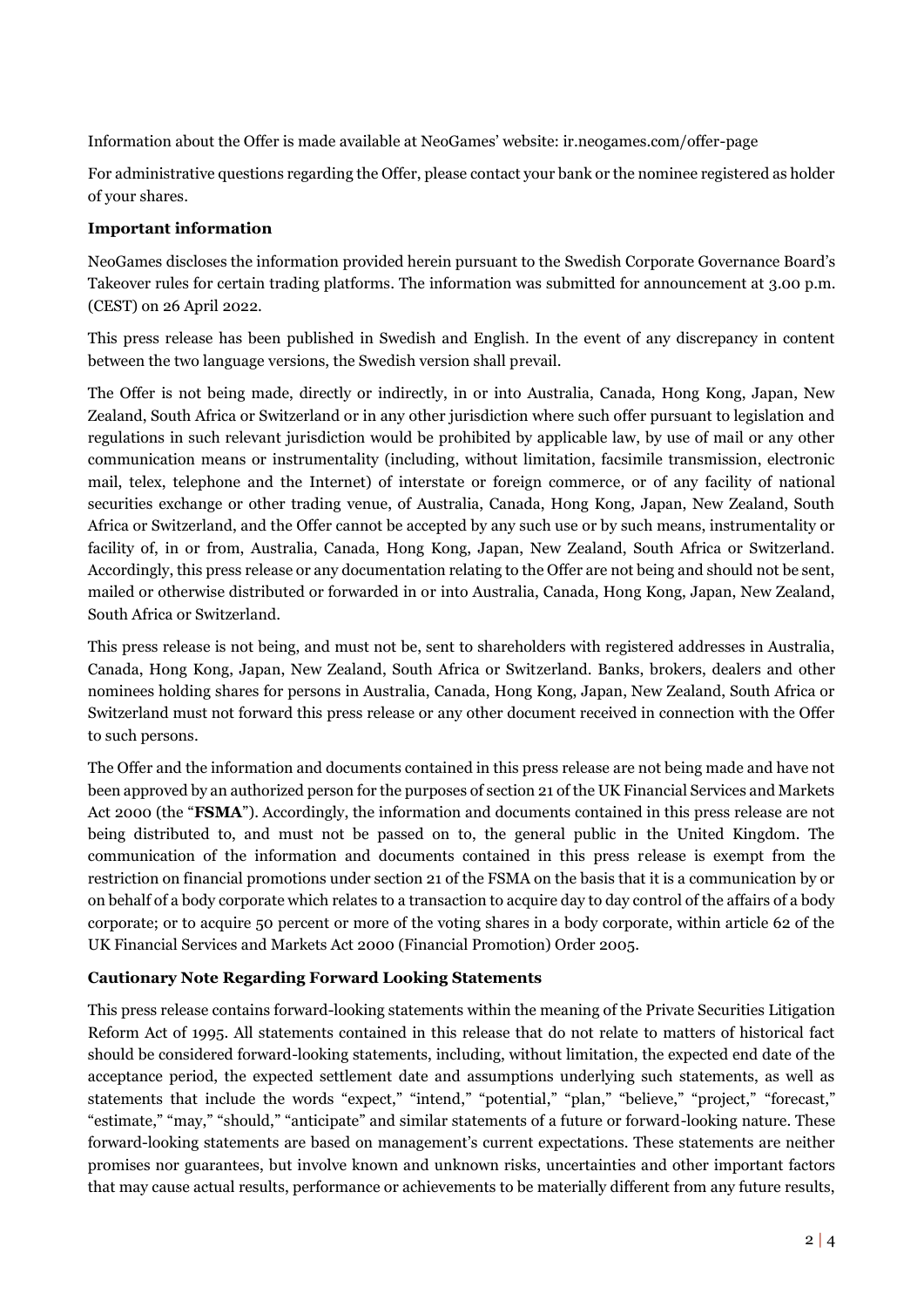performance or achievements expressed or implied by the forward-looking statements, including the factors discussed under the caption "Risk Factors" in NeoGames' Annual Report on Form 20-F filed with the U.S. Securities and Exchange Commission ("**SEC**") for the fiscal year ended 31 December 2021, as such factors may be updated from time to time in NeoGames' other filings with the SEC, which are accessible on the SEC's website at www.sec.gov. In addition, NeoGames operates in a very competitive and rapidly changing environment, and new risks emerge from time to time. It is not possible for NeoGames' management to predict all risks, nor can we assess the impact of all factors on our business or the extent to which any factor, or combination of factors, may cause actual results to differ materially from those contained in any forwardlooking statements that NeoGames may make. In light of these risks, uncertainties and assumptions, the forward-looking events and circumstances discussed in this release are inherently uncertain and may not occur, and actual results could differ materially and adversely from those anticipated or implied in the forwardlooking statements. Furthermore, the expected end date of the acceptance period and the expected settlement date, as well as the completion of the Offer and closing of the combination between NeoGames and Aspire Global, is subject to various conditions and there can be no assurances that the transaction will be consummated or that any of the expected dates will be met. Accordingly, you should not rely upon forwardlooking statements as predictions of future events. In addition, the forward-looking statements made in this release relate only to events or information as of the date on which the statements are made in this release. Except as required by law, we undertake no obligation to update or revise publicly any forward-looking statements, whether as a result of new information, future events or otherwise, after the date on which the statements are made or to reflect the occurrence of unanticipated events.

### **Special notice to shareholders in the United States**

The Offer described in this press release is made for the issued and outstanding shares of Aspire Global, a company incorporated under Maltese law, and is subject to Maltese and Swedish disclosure and procedural requirements, which are different from those of the United States. Shareholders in the United States are advised that the shares of Aspire Global are not listed on a U.S. securities exchange and that Aspire Global is not subject to the periodic reporting requirements of the U.S. Securities Exchange Act of 1934, as amended (the "**U.S. Exchange Act**"), and is not required to, and does not, file any reports with the U.S. Securities and Exchange Commission (the "**SEC**") thereunder.

The Offer is made in the United States pursuant to Section 14(e) and Regulation 14E of the U.S. Exchange Act, subject to exemptions provided by Rule  $14d - 1(c)$  under the U.S. Exchange Act for a Tier I tender offer (the "**Tier I Exemption**") and Rule 802 under the U.S. Securities Act of 1933 (the "**802 Exemption**"), and otherwise in accordance with the disclosure and procedural requirements of Swedish law, including with respect to withdrawal rights, the Offer timetable, settlement procedures, waiver of conditions and timing of payments, which are different from those applicable under U.S. domestic tender offer procedures and law. Holders of the shares of Aspire Global domiciled in the United States (the "**U.S. Holders**") are encouraged to consult with their own advisors regarding the Offer.

Aspire Global's financial statements and all financial information included herein, or any other documents relating to the Offer, have been or will be prepared in accordance with IFRS and may not be comparable to the financial statements or financial information of companies in the United States or other companies whose financial statements are prepared in accordance with U.S. generally accepted accounting principles. The Offer is made to the U.S. Holders on the same terms and conditions as those made to all other shareholders of Aspire Global to whom an offer is made. Any information documents, including the prospectus and offer document, are being disseminated to U.S. Holders on a basis comparable to the method pursuant to which such documents are provided to Aspire Global's other shareholders.

As permitted under the Tier I Exemption, the settlement of the Offer is based on the applicable Swedish law provisions, which differ from the settlement procedures customary in the United States, particularly as regards